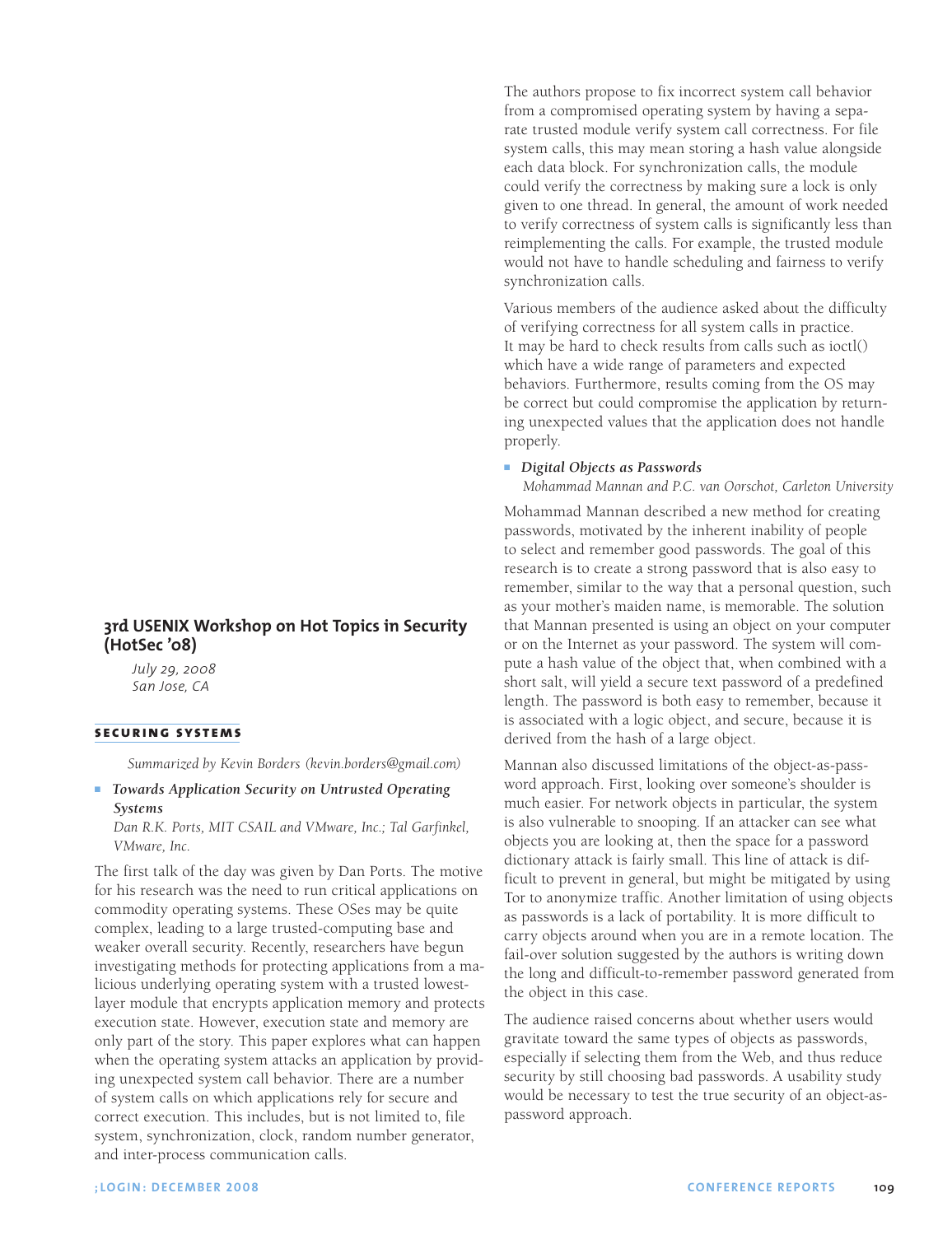A Firefox plug-in implementing the presented research can be found at http://www.ccsl.carleton.ca/~mmannan/obpwd.

<sup>n</sup> *Security Benchmarking using Partial Verification Thomas E. Hart, Marsha Chechik, and David Lie, University of Toronto*

David Lie began by pointing out that software has a lot of vulnerabilities. There is no current way to measure them other than waiting for vulnerability disclosures. It would be nice to have a system for preemptively estimating the potential number of vulnerabilities based on code analysis. In this paper, the authors present a metric for classifying a particular piece of code's susceptibility to so-called mechanical vulnerabilities—those that are independent of program logic, such as buffer overflow or SQL injection. The long-term goal of this research is software security through quantitative measurement.

The security benchmarking system in this paper involves automatically pre-pending all potentially insecure operations with assert statements that check program state to see whether an exploit is possible. For a buffer overflow, this would be a check of the buffer length. The next step is to use a theorem prover to see which of these assertions are always true, and which cannot be verified. Finally, a program would be scored based on the quantity of unverifiable assertions.

A member of the audience pointed out that it is important to have a good theorem prover; otherwise, programs may be deducted for code that is safe. Another person asked whether coding style has an effect on the count of unverifiable asserts and thus the count might be unfairly prejudiced against certain styles, even if they are not less secure. However, in the experience of the authors, code that is easier to verify is also easier to read, and thus it is probably more secure by nature.

# **exploring new directions**

*Summarized by Kevin Borders (kevin.borders@gmail.com)*

**n** Securing Provenance

*Uri Braun, Avraham Shinnar, and Margo Seltzer, Harvard School of Engineering and Applied Sciences*

Uri Braun from Harvard University gave this presentation about securing provenance. Provenance is metadata that represent the history of an object—the "when" of knowledge. Examples can be found in financial transactions, a lab notebook, etc. Provenance has some important properties: (1) It is append-only (i.e., you cannot change history); (2) it can be represented by a directed acyclic graph (i.e., you cannot have a circular dependency in time); and (3) you can add attributes to old nodes. The guiding principle behind this research is that provenance has different security properties from normal data, and it thus needs different control mechanisms.

The primary example used in the presentation is construction of a performance evaluation for an employee that has multiple anonymous contributors. It is important to be able to verify that the report was generated by multiple sources, but the employee should not be able to tell who they are. A variant on this is a graduate school application, where the student should be able to control who writes recommendations but should not be able to read the results of the recommendations. Security policies for these situations are complicated and not easily satisfied by current approaches, such as access control.

Audience members asked whether provenance wasn't just a special case of the general metadata handling problem. Causality and history are just some metadata that needs to be addressed by security policies. The database community has done some work in this area in the form of mechanisms for handling complex conditions but has not directly addressed securely handling provenance, but existing work may be applicable to solving these problems.

**Absence Makes the Heart Grow Fonder: New Directions for** *Implantable Medical Device Security*

*Tamara Denning, University of Washington; Kevin Fu, University of Massachusetts, Amherst; Tadayoshi Kohno, University of Washington*

Tamara Denning presented some follow-on research to recent work on attacking implanted medical devices (IMDs). A variety of such devices exist, and securing them from attack is essential for maintaining the wearer's safety. Implantable medical devices are particularly challenging from a security perspective, because of their limited capabilities. They have little power with which to perform cryptography or resist a battery-draining attack. An even more significant limitation is that any security system for IMDs must allow emergency personnel to override protection. For this reason, today's IMDs are fairly open, leaving wearers susceptible to serious attacks.

This research explores a number of potential solutions for securing IMDs. First, the presenter discussed approaches that are insufficient either because they would be too closed in the case of an emergency or would offer only weak protection. Case-by-case access controls would be safe, but would be too closed for emergencies. A user alert when communication with the IMD is taking place would be too open, because the wearer may not be able to respond adequately to an attack. Requiring very close proximity for communication would also be too open, because an attack could take place at close range. A member of the audience asked about combining these approaches to come up with the right solution, but a combination including case-by-case access would still be too closed. Another possible approach that would be too closed is carrying a password card for access to the IMD.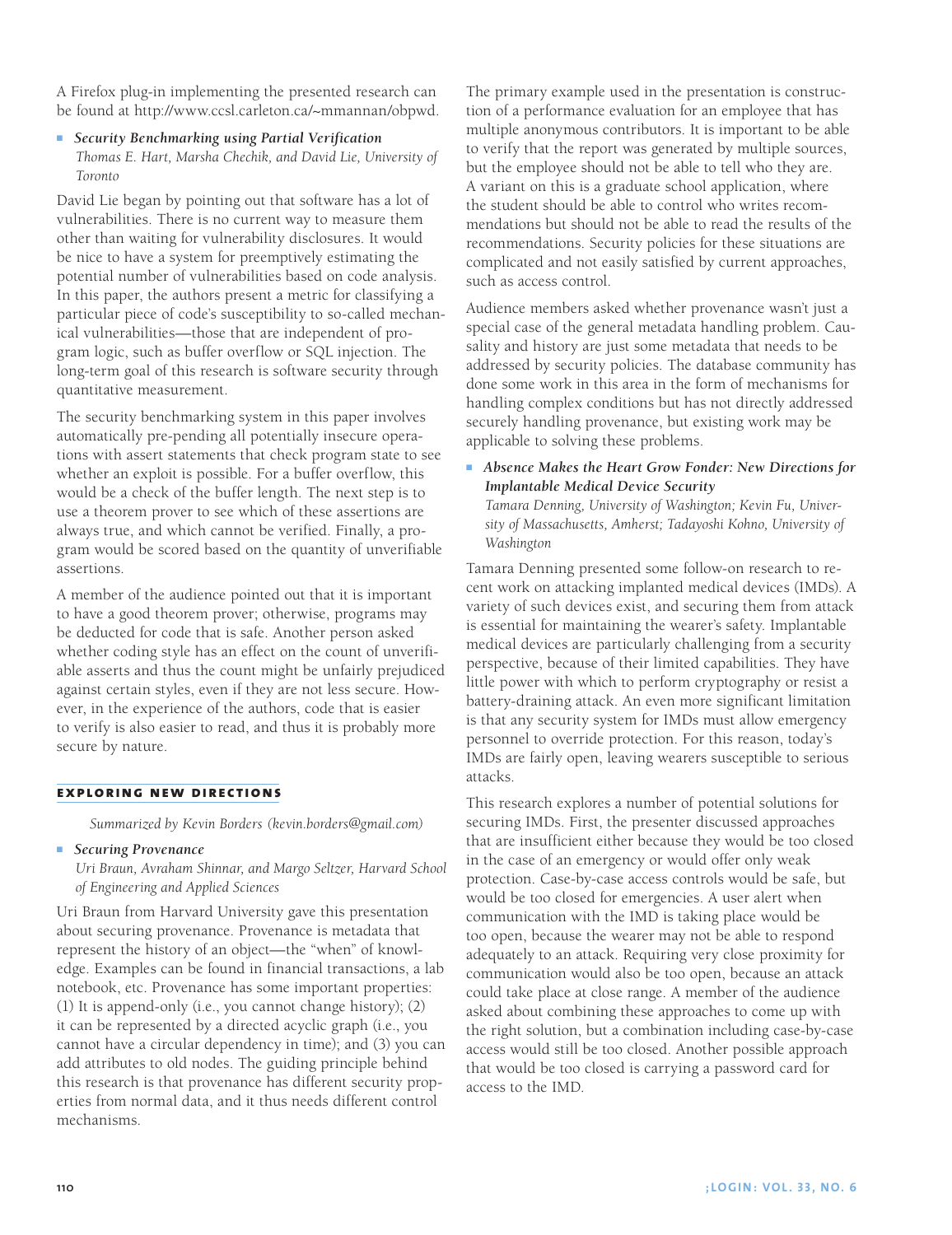Consideration of other alternative design options led the authors to their proposed solution: have a device known as a cloaker that suppresses access when worn by the patient. The cloaker could have a wristwatch form factor that would allow emergency crews to remove it. Interesting research problems remain for the proposed solution. What is the best way for the cloaker and IMD to communicate? The presenter and audience also briefly discussed usability and psychological factors associated with wearing a cloaker. Such a device may serve as a reminder of the IMD's presence and be undesirable for some wearers. There also may be cases where emergency staff cannot reach the cloaker (e.g., if the person's hand is trapped in a car). Overall, a cloaker-based approach to securing medical devices gives desirable openness and safety properties, but there is significant research left to be done on the effects of IMD cloaking devices.

# **Research Challenges for the Security of Control Systems** *Alvaro A. Cárdenas, Saurabh Amin, and Shankar Sastry, University of California, Berkeley*

Alvaro Cardenas presented research on securing control systems for physical processes. These systems are responsible for keeping our critical infrastructure—the power grid, sewage treatment plants, and others—up and running. Security is essential for physical control systems because a compromise can lead to physical damage and danger. However, there have not been any recorded attacks, so why should we care? The reason is that everything is increasingly connected and complex, exposing new vulnerabilities. Another motivation is cybercrime. Reports from the CIA have alluded to the occurrence of extortion based on attacks on physical control.

An important question to consider is whether the problem of securing physical control systems is any different, fundamentally, from securing conventional computers. One notable dissimilarity is that physical control systems can be designed with algorithms that are resilient to attack by software. However, a sustained denial-of-service attack, which, as a member of the audience mentioned, is probably easy, can also lead to unsafe conditions. Research on physical control systems is needed to characterize vulnerabilities and come up with realistic active attack models.

#### **adversarial security**

*Summarized by Alexei Czeskis (aczeskis@cs.washington.edu)*

■ *Defeating Encrypted and Deniable File Systems: TrueCrypt v5.1a and the Case of the Tattling OS and Applications Alexei Czeskis, David J. St. Hilaire, Karl Koscher, Steven D. Gribble, and Tadayoshi Kohno, University of Washington; Bruce Schneier, BT*

Alexei began his presentation by showing that the state of the art in file privacy—whole-disk encryption—was no longer sufficient, because of recent legislation that requires individuals to give up their laptops and any electronic media

to customs agents without cause. Furthermore, he said that passwords could be extracted from the user via such coercive means as fines, jail time, or even physical torture. Next he told us that privacy advocates are suggesting the use of a software package called TrueCrypt that offers a deniable file system feature (also called a steganographic file system), which hides the existence of data from an attacker. Alexei then explained that TrueCrypt provides a deniable file system by allowing the user to undetectably create an arbitrary number of nested, encrypted, and hidden containers within an encrypted container. Each nested container could only be read if the appropriate password was provided. The existence (or nonexistence) of a nested container could not be proved by looking at the properties of memory, allowing the user to claim that no data existed. Alexei said that although this may be true if one solely looks at the bottom layer of a system, it does not hold if one considers the large ecosystem of operating system and applications in which a user interacts with the files in a hidden container.

Alexei said that his team analyzed TrueCrypt v5.1a and found that the system leaked enough information for an attacker to determine that the system had a hidden volume installed on it. Information leaks could be grouped into the following categories: (1) operating system; (2) primary applications; (3) nonprimary applications. Primary applications are ones the user interacts with daily; nonprimary applications may run in the background and be supplemental to the user's overall goals while using the system. The analysis only considered an attacker that has one-time access to the system. Although stronger attackers could have more frequent access to the user's system, Alexei explained that this work tries to show that the state-of-the-art methods for hiding data do not protect against even the weakest attacker.

The operating system (Microsoft Vista) leaked information via the recently used shortcuts list, revealing the real file's name, location, creation time, modification times, access time, volume type, and serial number. The primary application (Microsoft Word) leaked information via automatically generated auto-recover files that were not securely deleted and were recoverable even after a power cycle. The nonprimary application (Google Desktop) leaked information by caching and indexing files from the hidden container.

Alexei concluded by stating that this problem was not specific to TrueCrypt's implementation. Rather, he mentioned that it is very difficult to hide the existence of data on a system while at the same time providing a usable system in which there is a balance between isolation of components that must stay separate and sharing of components that must coexist for usability. Finally, he gave several examples of other methods a DFS may implement: using tainted data flow in the OS, a selective bootloader (implemented by TrueCrypt 6.0), and hard-drive firmware that will fake corrupted sectors until a particular sequence of reads permits them to be unlocked.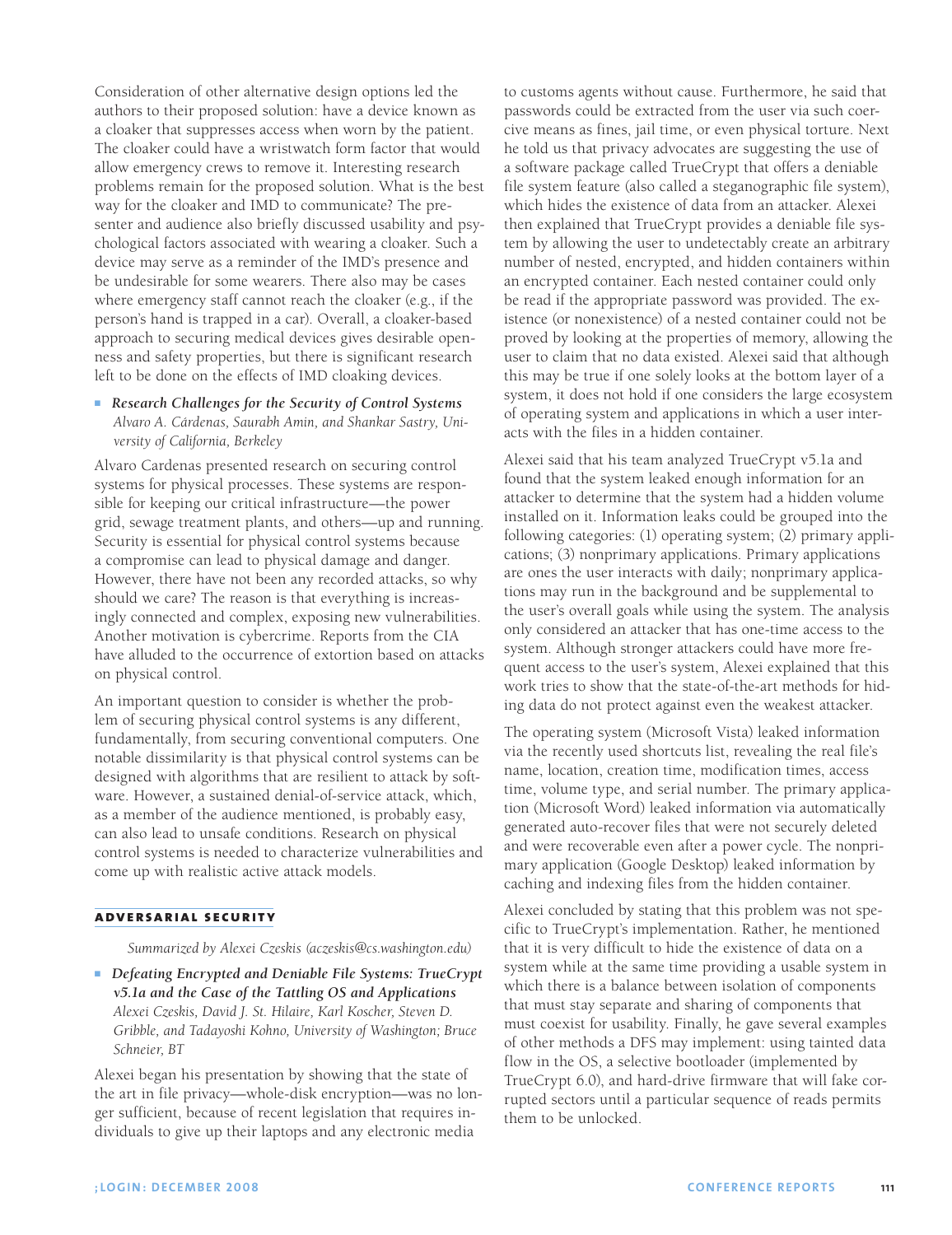# ■ *Panic Passwords: Authenticating under Duress*

*Jeremy Clark and Urs Hengartner, University of Waterloo*

Jeremy first showed a clip from a Hollywood film in which a secret agent is forced, under gunpoint, to call her superiors in order to obtain confidential information. As the agent's superiors ask her for a password, the audience is shown that she has two possible answers: one to indicate a legitimate authentication and the second (called a panic password) to indicate that she is authenticating under duress. Next, Jeremy formally defined panic passwords (or distress password/duress codes) as schemes that allow a person to indicate that the authentication attempt is made as a result of some coercive action. Although commonly used as a part of larger systems (e.g., home alarm systems), panic password schemes are rarely discussed in patents and in academia. Jeremy then presented a threat model, examined a common panic password scheme, and explained why it failed to fully succeed in its objective. He proposed three new schemes and described their associated analyses.

Jeremy's analyses were based on the assumptions that an attacker: (1) knows how the system works; (2) is able to observe the communications; (3) can force the user to iterate the process some finite number of times; (4) can force the user to disclose passwords in any particular order. Furthermore, each analysis was characterized based on the following parameters: (1) attacker's persistence (i.e., how long an attacker can interact with the user); (2) communicating parties' responses (i.e., whether it may be indicative of the legitimacy of a given password); (3) the attacker's goal (i.e., whether to know that a panic password was given or to force the user at some point to reveal the real password); (4) screening versus signaling (i.e., how well the user can trick the attacker into thinking that he or she entered a legitimate password and vice versa).

These parameters were then used to examine several panic password schemes. The most ubiquitous scheme, called 2P, involves the existence of two passwords: one good and one bad. However, this scheme is defeated by forced randomization: asking the user to enumerate the known passwords and then choosing one of them for the user to enter, thus giving an attacker a 50% success ratio, which means that the user loses since the threat model permits the attacker to iterate any number of times. If the attacker is nonpersistent, then a possible solution to this problem is the 2P-Lock, in which an alarm is triggered if two different passwords are used within a short period of time. Another scheme, called P-Complement, assumes one legitimate password and all other responses result in an alarm. This approach suffers from a high false-negative rate. The last approaches, called 5-Dictionary and 5-Click, involve the user entering five words and clicking five images in a particular order, respectively. All other entries far enough from the legitimate password (using some distance metric) are defined as panic passwords. That is, a password with one typo does not result in a panic; rather, it is just deemed an invalid password.

Jeremy concluded by pointing out that all of these scenarios seem like Hollywood stories, but they do have applicability to home security systems, intelligence agencies, and electronic/on-line voting. One questioner mentioned that human reactions play a larger role, indicating that he reacts differently when he lies. Jeremy agreed, but said that most likely no one will be holding a gun to his head for his vote.

### ■ *Bootstrapping Trust in a "Trusted" Platform Bryan Parno, Carnegie Mellon University*

Bryan began his presentation by telling the audience that he saw a pop-up notice for an update for a trial version of a key logger on the screen of a computer he was about to use in an Internet café. The rest of his presentation dealt with the question, "How can you trust any given computer?" Bryan made the following assumptions: (1) we have a trusted mobile device; (2) someone will be able to vouch for the physical safety of the system in question (i.e., the hardware will do what it's supposed to do). Bryan's proposed solution to how we might bootstrap trust in a system revolves around the use of a Trusted Platform Module (TPM)—a security chip equipped with a public/private key pair that can be used in conjunction with hashes (stored in the TPM) of installed software on the system to attest to the software state of the system.

Trust in a system can be bootstrapped iteratively, with the user's mobile device checking the computer's bios, the bios checking the bootloader, and the bootloader checking the kernel, which then checks all applications. However, this approach falls prey to the cuckoo attack, in which malware can reroute communication between the local machine and its TPM to a different machine, which the attacker controls and in which the attacker can modify hardware. The logic framework for analyzing this boot process is presented in the paper and was not presented by Bryan. One solution may be to cut network traffic during the trust bootstrapping procedure. However, this is also problematic, because malware may act as a fake TPM with a legitimate private key obtained from a different TPM that an attacker possesses.

The root of the problem seems that the user has no secure channel to the TPM. Bryan presented two methods for solving this. The first revolves around the "seeing is believing" principle, in which the public key of the TPM could be contained on a sticker affixed to the exterior of the computer. A second approach is more blunt: requiring a special-purpose interface to communicate directly with the TPM. Bryan suggested that the first be used in the short term but that the latter be adopted as a more solid solution.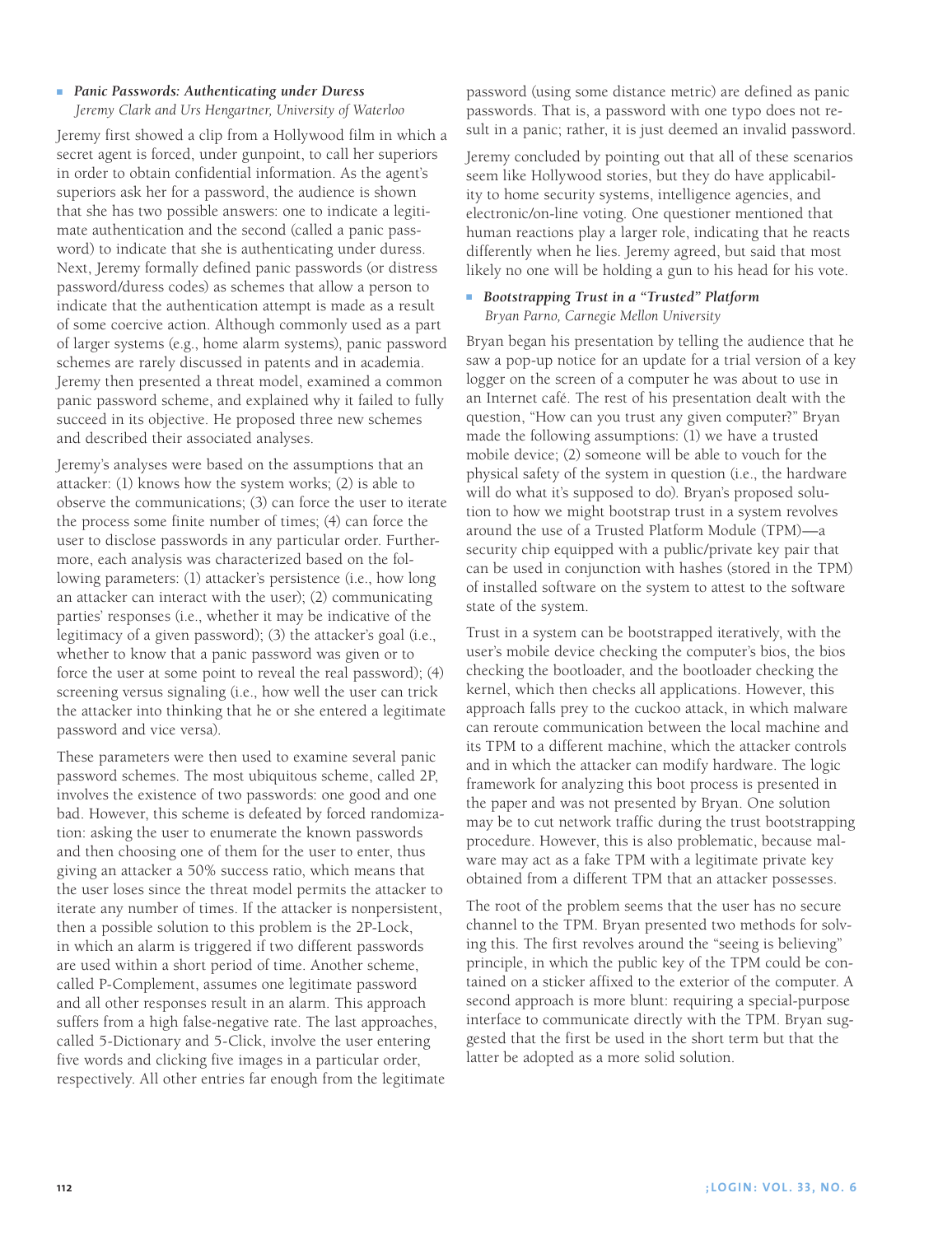#### **network forensics**

*Summarized by Dan Ports (drkp@mit.edu)*

### **n** Towards Quantification of Network-Based Information *Leaks via HTTP*

*Kevin Borders, Web Tap Security, Inc.; Atul Prakash, University of Michigan*

Kevin Borders discussed the problem of detecting unauthorized disclosure of confidential information via the network. Current data-loss prevention systems scan outgoing network traffic for known patterns of sensitive data, and so are easily foiled by encryption or obfuscation. Instead, he proposed detecting suspicious behavior by quantitatively measuring the amount of outbound information flow and comparing it to a baseline value.

Kevin observed that, although the raw outgoing byte counts for HTTP traffic are large, the actual information content is much smaller. For example, a form submission contains many lines of header information in addition to the submitted form values, and even the values themselves may simply be default values.

Formally, the problem is to compute an upper bound on the amount of outgoing user-originated information, using network measurements and protocol knowledge. This involves measuring the size of the outgoing request but discounting expected values, such as HTTP headers that remain unchanged from the previous request or Referer headers containing the URL of a previous request. For GET requests, the address being fetched may leak information. The full length of the URL is counted if it was previously unseen; the information content of links followed from a previously accessed page is proportional to the logarithm of the number of links on that page, unless the accesses are for mandatory links (e.g., images) in the proper order. For form submissions, the edit distance between the submitted and default values is measured. Active JavaScript applications may send custom HTTP requests, which are currently counted by measuring the edit distance from frequent requests; analyzing the JavaScript to better understand its network behavior will be a goal of future work.

Kevin showed that these techniques substantially reduce the amount of measured information flow. On several typical Web browsing sessions, the new techniques gave a 94%–99% reduction in byte count relative to simply measuring raw traffic volume and a 75%–99% reduction relative to the simpler techniques from Kevin's earlier work on Web Taps (in CCS '04). The best results came from pages with minimal JavaScript usage.

In response to a question about whether this technique could be applied to other protocols, Kevin responded that it would work well for other protocols where most of the data is predetermined, such as instant-messaging protocols. It would not be as helpful for protocols such as SMTP, where most content is actually user-generated.

### ■ *Principles for Developing Comprehensive Network Visibility Mark Allman, Christian Kreibich, Vern Paxson, Robin Sommer,*

*and Nicholas Weaver, ICSI*

Vern Paxson proposed a design for a network monitoring system based on the principle of unifying the analysis process across time—combining analysis of past history with real-time monitoring—and space—integrating information from many different sources. The monitoring system would operate primarily at the scope of an administrative domain, such as an enterprise or department. This scope is broad enough to provide interesting information but narrow enough to make collecting and understanding data practical.

The key to unifying analysis across space is combining events recorded from many different sources into a common data model. This information would span different abstraction levels: An event might represent a packet being seen, a TCP connection being established, or a URL being fetched. The data should be policy-neutral, such as recording packets rather than IDS alerts, in order to provide more flexible analysis. Because many attacks take place over long time intervals, the monitor needs to keep extensive history. Making this feasible requires discarding some data; Vern proposed discarding most of the bytes from the relatively few large connections that consume most traffic (i.e., keeping only the first 20 kB of each connection), then gracefully degrading history over time, making it more coarse-grained.

With this data aggregated and stored in a common data model, operators can then develop queries to analyze the data. Vern advocated using a common framework to develop queries that can be used both to perform retrospective analyses and to analyze a stream of events as they arrive. Besides eliminating the need for parallel development of two different programs, this enables "what-if" analysis to better understand the effectiveness of newly developed rules.

Vern also discussed extending this approach to perform analysis beyond a single site. Most proposals assume a global scale, which brings with it many trust issues (e.g., one site might not trust another with its network logs or might worry about the other site providing false data). Instead, he proposed limiting the scope to sites with coaligned threat models and administrative ties, which may already work together informally today. One site would be able to send a query to another site, which could return the results of past analysis or install it as a trigger to detect future activity. Many attendees were concerned that this might cause sensitive data to be leaked to another site, but Vern explained that data itself is never shared, and each site's operators can decide on a per-query basis whether to allow another site's query. Essentially, this is a more structured version of the ad hoc coordination that often occurs between sites via telephone and email.